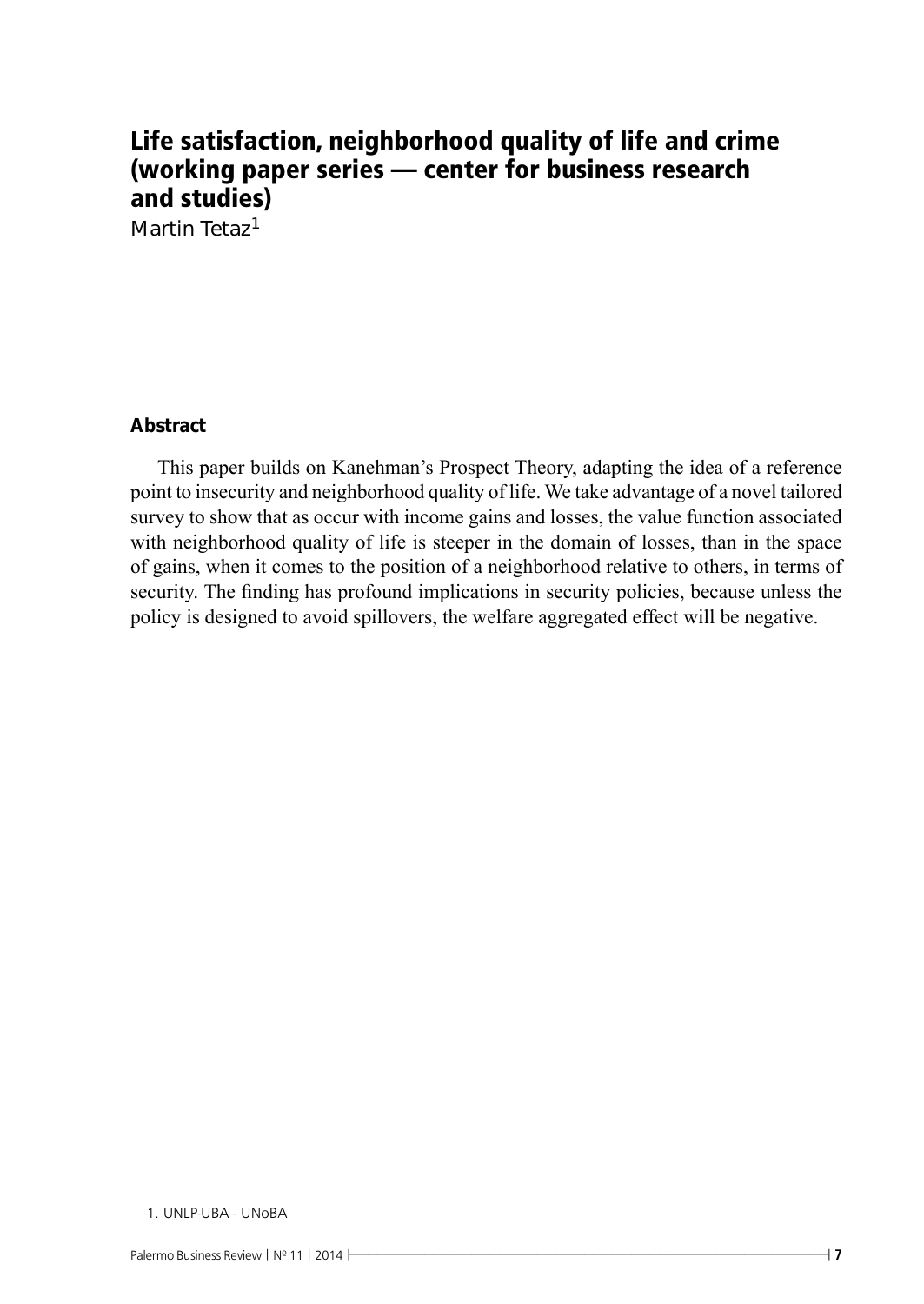## **Introduction**

In their seminal papel, Kahneman and Tversky (1979) established the idea that in considering different uncertain prospects, people penalized losses heavier than they favored gains. Specifically they stated that "The value function is normally concave for gains, commonly convex for losses, and is generally steeper for losses tan for gains"

The difference between losses and gains, gives birth to the concept of reference point, that in turn changed the bases of consumer behavior theory, and connects Kanheman's work with that of Richard Easterlin, the father of "The economics of happiness"

According to Easterlin (1974) there is no relation between per capita income and life satisfaction, neither in the cross section analysis of countries, nor in the time series exploration of United States data.

One of the plausible explanations of the Easterlin paradox, is the adaptation effect, put forward by Fray and Stutzer (2002) and Di Tella and MacCulloch (2008). The presumption is that people get used to their daily situation and only react to (and consider into their utility functions) changes to the statu quo. That is why a rich that losses 100.000 dollars is less happy than a poor that wins 100.000, even when the rich was still wealthier than the poor, by far.

We know then, that absolute level of income does not matter so much; conversely, the key relies on income changes and relative income in regard to the subject's reference group (Lora et. Al. 2008).

On the other hand, the relation between insecurity and happiness is more controversial. Some scholars such as Graham and Chaparro (2012) have indeed found a correlation, although they also reported an adaptation effect. In contrary, Di Tella and Shargrodsky (2009) did not find any relation, using data from Argentina.

Our hypothesis is that the absence of correlation may emerge because people adapt to their neighborhood safety conditions, as suggested by Powdthavee (2005), who reports happiness being lower for non-victimized respondents living in higher crime areas, along with the fact that criminal victimization hurts less, the higher the regional crime rate on the reference group is. Another possible explanation is that people suffer habituation effect (Thompson 1966), getting used to the unfavorable conditions.

Interesting as the debate may be, however, the controversy on the effect of insecurity on happiness is not the object of this paper.

Rather, we focus on the asymmetric effect of subjective insecurity, on the perceived neighborhood quality of life.

The remaining of the paper is as follow. We begin by exploiting a novel data set on quality of life and neighborhood quality of life tailored by Gallup Argentina, with particular aim at understanding the relation between insecurity and neighborhood quality of life.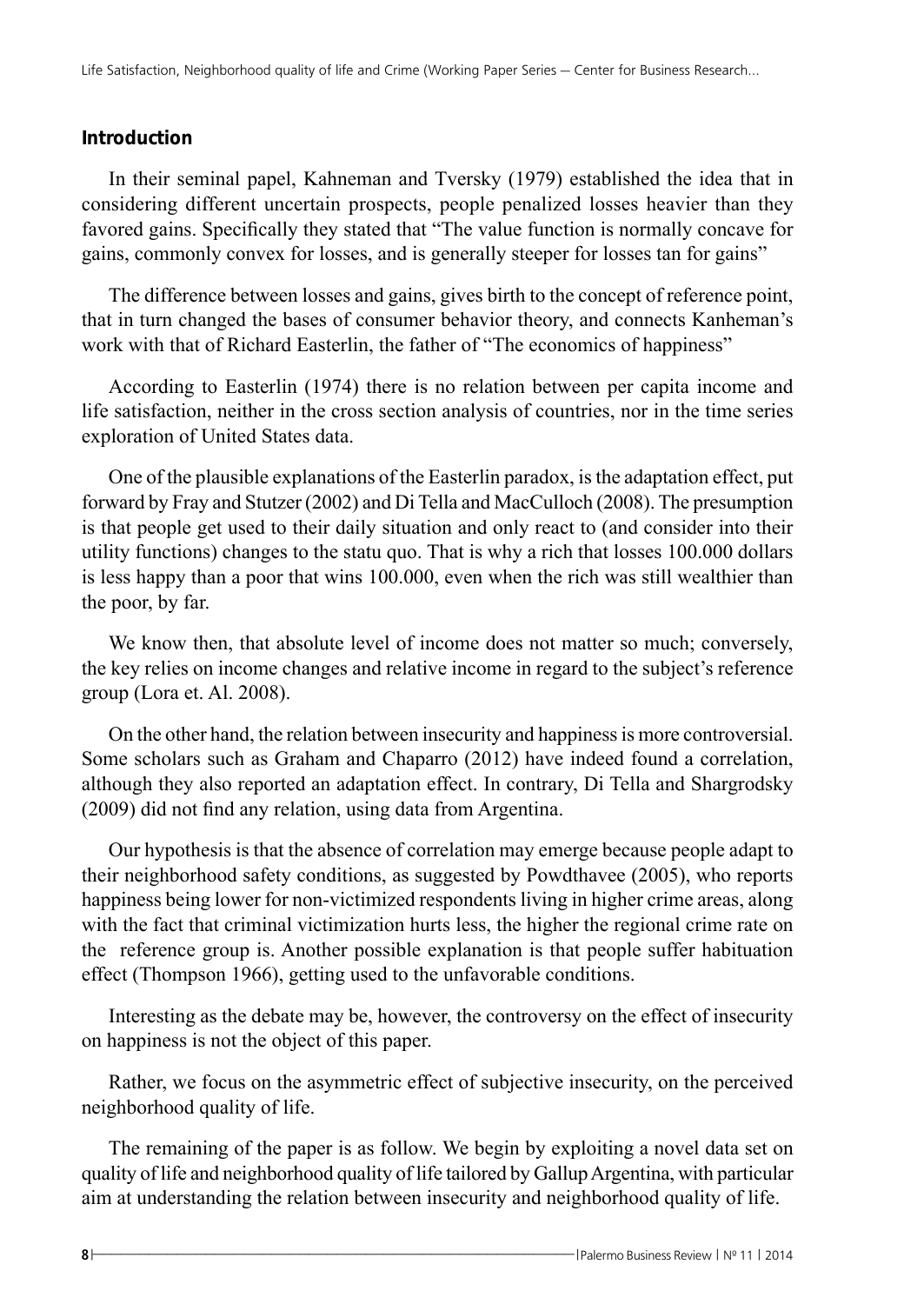Then, we discuse the main results, offering some possible explanations and producing some suggestions to policy makers.

## **The Data**

Gallup Argentina runs a poll on a regular basis, called "Encuesta Omnibus". It is based on a random sample of urban population, representative of Argentina's main cities.

The following table shows the descriptive statistics of the July 2014 wave

**Table 1 Descriptive statistics (weighted)**

| Variable                       | Obs  | Mean  | Std. Dev. | Min         | <b>Max</b>   |
|--------------------------------|------|-------|-----------|-------------|--------------|
| age                            | 1015 | 42,39 | 16,78     | 18          | 91           |
| male                           | 1015 | 0,47  | 0,50      | 0           | $\mathbf{1}$ |
| abc1                           | 1015 | 0,05  | 0,22      | 0           | 1            |
| c2c3                           | 1015 | 0,38  | 0,49      | 0           | 1            |
| d1                             | 1015 | 0,32  | 0,47      | 0           | $\mathbf{1}$ |
| d2e                            | 1015 | 0,24  | 0,43      | $\Omega$    | $\mathbf{1}$ |
| Life satisfaction              | 1008 | 8,43  | 1,53      | 1           | 10           |
| Satisfaction with family life  | 1011 | 8,89  | 1,39      | 1           | 10           |
| Satisfaction with social life  | 1006 | 8,52  | 1,55      | 1           | 10           |
| Satisfaction with job          | 935  | 7,61  | 2,35      | 1           | 10           |
| Satisfaction with House        | 1006 | 8,35  | 1,82      | 1           | 10           |
| lives in Capital               | 1015 | 0,09  | 0,29      | $\mathbf 0$ | 1            |
| lives in Gran Buenos Aires     | 1015 | 0,25  | 0,43      | 0           | 1            |
| lives in other cities          | 1015 | 0,66  | 0,47      | 0           | $\mathbf{1}$ |
| Satisfaction with neighborhood | 1010 | 4,36  | 0,93      | 1           | 5            |
| Good relation with neighbors   | 1010 | 4,55  | 0,73      | 1           | 5            |
| Parks and public facilities    | 1009 | 3,90  | 1,28      | 1           | 5            |
| Transport availability         | 1001 | 4,23  | 1,10      | 1           | 5            |
| Neighborhood identity          | 998  | 4,36  | 0,95      | 1           | 5            |
| Poor neighborhood              | 983  | 0,20  | 0,40      | 0           | 1            |
| Safer neighborhood             | 1015 | 0,31  | 0,46      | 0           | 1            |
| Less safe neighborhood         | 1015 | 0,11  | 0,31      | 0           | $\mathbf{1}$ |
| Victimization                  | 1006 | 0,21  | 0,41      | 0           | 1            |

The weighted population (the sampling is stratified) has 42 years old on average and 47% are males. The socioeconomic composition is also representative of that of Argentina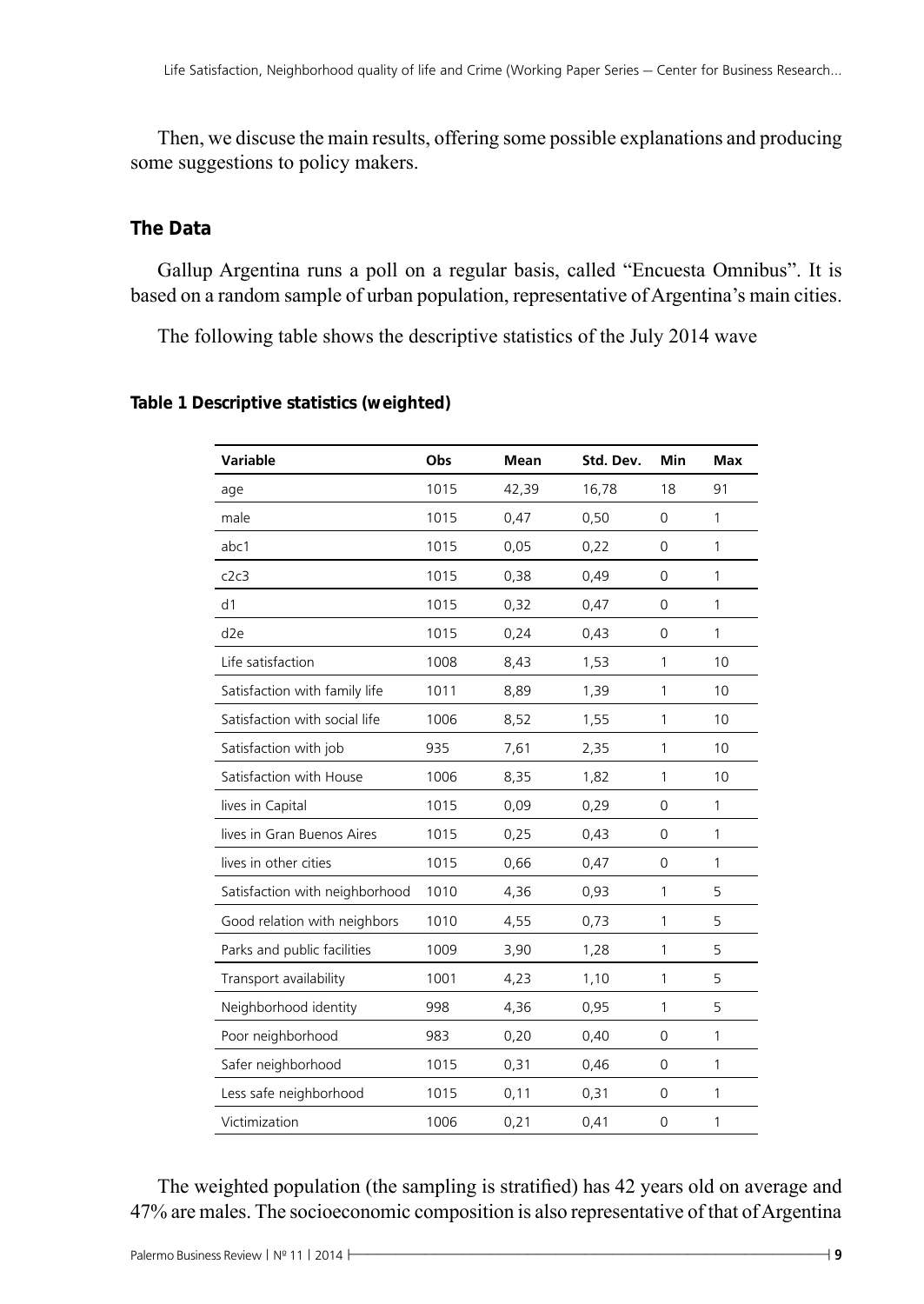as a whole; just 5% belongs to the upper class (ABC1), whereas 38% is consider uppermiddle and middle class, 32% is lower-middle class, and 24% is low class.

When it comes to life satisfaction and its domains, the responses are mainly optimistic. With the exception of job satisfaction, all the remaining domains scores above 8 on a 1 to 10 scale, and the dispersion of answers is also small.

Nine percent of the sample lives in the capital city of Buenos Aires, while 25% inhabit the surrounding Gran Buenos Aires, and 66% belongs to the remaining part of the country.

Regarding neighborhood quality of life and its domains, we also have a concentrated optimistic population scoring on average above 4 in a 1 to 5 scale, with the exception of the satisfaction to the availability of parks and public facilities. Just 20% of the population consider themselves to be living in a poor neighborhood.

Finally, in terms of security, 21% of the sample report to have been victimized within the last 12 months. Besides, 31% consider they live in a safer than average neighborhood, whereas 11% think they populate a less safe than average quarter.

## **Life satisfaction**

In Schiaffino and Tetaz (2014), and Braun, Schiaffino and Tetaz (2014) we had found no relation between socioeconomic status and happiness, using a 2013 wave of the same data base used in this paper. In that survey we were able to asked people how active they were in several domains of their lives, coming to the conclusion that the key to happiness relied on the level of family activity, social life, and the time spent with our couples. We even showed that sex activity did not boost happiness by itself unless it came in the context of a stable relationship.

Now, we run into the same kind of results here. As can be seen in the table below, socioeconomic position does not change life satisfaction, and contrary to our previous study males show a lower happiness than females. The quadratic effect of age is a classic in the literature; almost a check for data quality: always and in every study around the world, life satisfaction declines with age at a decreasing pace, until middle age, recovering then as we age. In this wave the saddest moment of life is at 52 years old. Last but not least, family satisfaction is the most powerful predictor of happiness, followed by social life satisfaction, house satisfaction and job satisfaction, in this particular order.

Neither the city of residence nor the satisfaction with neighborhood seem to play a statistically significant role. The same can be said regarding relative economic status, because even when we asked whether people consider their family to have a superior standard of living than the average household in the neighborhood, we failed to find a systematic correlation between that answer and the reported life satisfaction.

In contrast to our previous study, we now introduce a couple of questions related to security and crime.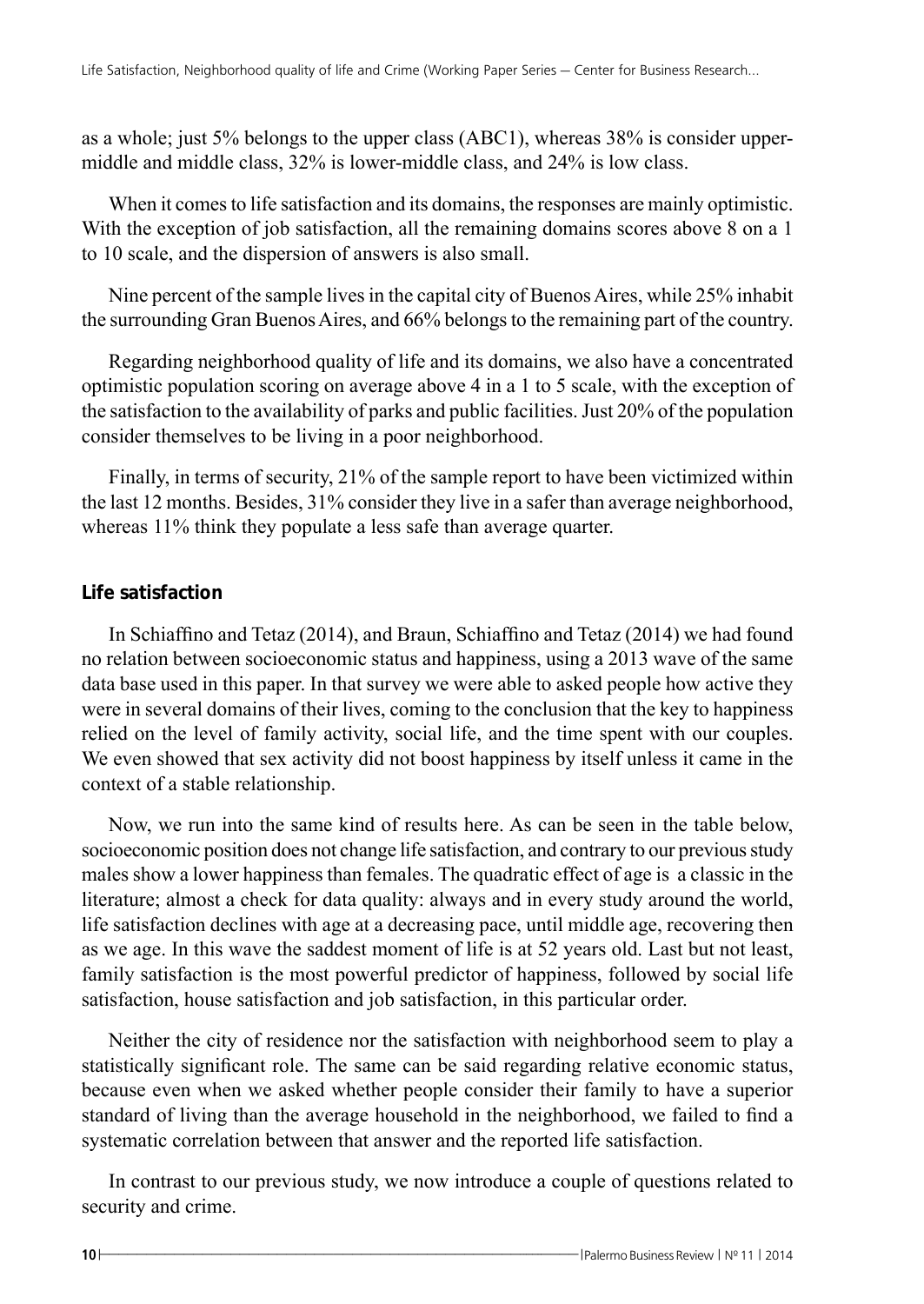Besides the fact that 21% of our subjects were victims of insecurity within the last twelve months, they did not report lower levels of life satisfaction than the not victimized. As discussed earlier, the lack of correlation may be due to either habituation effect, adaptation strategies, or other causes such as those described by Powdthavee.

It's important to mention that regression coefficients do not reflect neither semi elasticites nor simple first derivative effects, but they can be understood by its signs, and relative to the size of other coefficients. For instance the -0.19 coefficient on "Male" does indeed mean that males are less happy than women, but not necessarily 0.19 less happy. However, the 0.19 really means that being male is three times as important as belonging to the upper class (ABC1), in terms of its effect on life satisfaction.

Number of obs

LR  $chi(17)$ 

Prob  $>$   $\overline{ch12}$ 

Pseudo R<sub>2</sub>

 $\sim$ 

 $=$ 

 $=$ 

 $\equiv$ 

#### **Table 2; Life satisfaction and its determinants**

Ordered probit regression

| Log likelihood = $-1158.7925$ |  |
|-------------------------------|--|
|                               |  |

| life_sat     | Coef.      | Std. Err. | z       | P≻lzl | [95% Conf. Interval] |             |
|--------------|------------|-----------|---------|-------|----------------------|-------------|
| age          | - 0216671  | .0119695  | $-1.81$ | 0.070 | $-.0451269$          | .0017926    |
| age2         | .0002132   | .0001274  | 1.67    | 0.094 | - 0000365            | .0004628    |
| ma le        | - 1908803  | .0751044  | $-2.54$ | 0.011 | - 3380821            | $-.0436785$ |
| abc1         | - 0604836  | . 1737067 | $-0.35$ | 0.728 | - 4009424            | .2799752    |
| ďl           | $-0774045$ | .0888647  | 0.87    | 0.384 | - 0967671            | .2515762    |
| d2e          | .1210739   | .0987492  | 1.23    | 0.220 | - 0724709            | .3146188    |
| capital      | - 0236426  | -1306909  | $-0.18$ | 0.856 | - 2797921            | .2325068    |
| gba          | - 0961951  | .0885757  | $-1.09$ | 0.277 | $-2698003$           | .0774101    |
| family_sat   | .3228753   | .0327551  | 9.86    | 0.000 | . 2586764            | .3870742    |
| social lif~t | .2556316   | .0294525  | 8.68    | 0.000 | .1979058             | .3133574    |
| job_sat      | .1317193   | .0175359  | 7.51    | 0.000 | .0973495             | .1660891    |
| house sat    | .1376396   | .0246737  | 5.58    | 0.000 | .08928               | .1859992    |
| satisf_neich | - 0116212  | .0417199  | $-0.28$ | 0.781 | - 0933908            | .0701484    |
| insec victi∎ | - 0444909  | .0924002  | $-0.48$ | 0.630 | - 2255919            | .1366102    |
| smokes       | - 0750666  | .082079   | $-0.91$ | 0.360 | - 2359386            | .0858054    |
| above_ref_~p | .0337628   | .151375   | 0.22    | 0.824 | - 2629269            | .3304524    |
| below_ref_~p | .0349139   | . 1257343 | 0.28    | 0.781 | $-.2115209$          | .2813486    |
| /at1         | 1.951999   | .5813663  |         |       | .812542              | 3.091456    |
| /at2         | 2.514758   | .4404353  |         |       | 1.651521             | 3.377995    |
| /cut3        | 2.877664   | .4227532  |         |       | 2.049083             | 3.706245    |
| /cut4        | 3.334619   | -411942   |         |       | 2.527228             | 4.142011    |
| /cut5        | 4.18051    | .4109448  |         |       | 3.375073             | 4.985947    |
| /cut6        | 4.572555   | .4112848  |         |       | 3.766452             | 5.378659    |
| /art         | 5.492781   | .4171968  |         |       | 4.67509              | 6.310471    |
| /cut8        | 6.566584   | .4275785  |         |       | 5.728546             | 7.404623    |
| /art9        | 7.338669   | .4366228  |         |       | 6.482904             | 8.194434    |

#### **Neighborhood quality of life**

Cruces, Tetaz y Ham (2008) have found that the subjective perception of "security during the day" wan an important predictor of neighborhood satisfaction, among other variables.

Because we know from previous research (Tetaz 2014) that people form their impressions not only from absolute judgments but upon relative perceptions, and that

900

620.30

0.0000

0.2111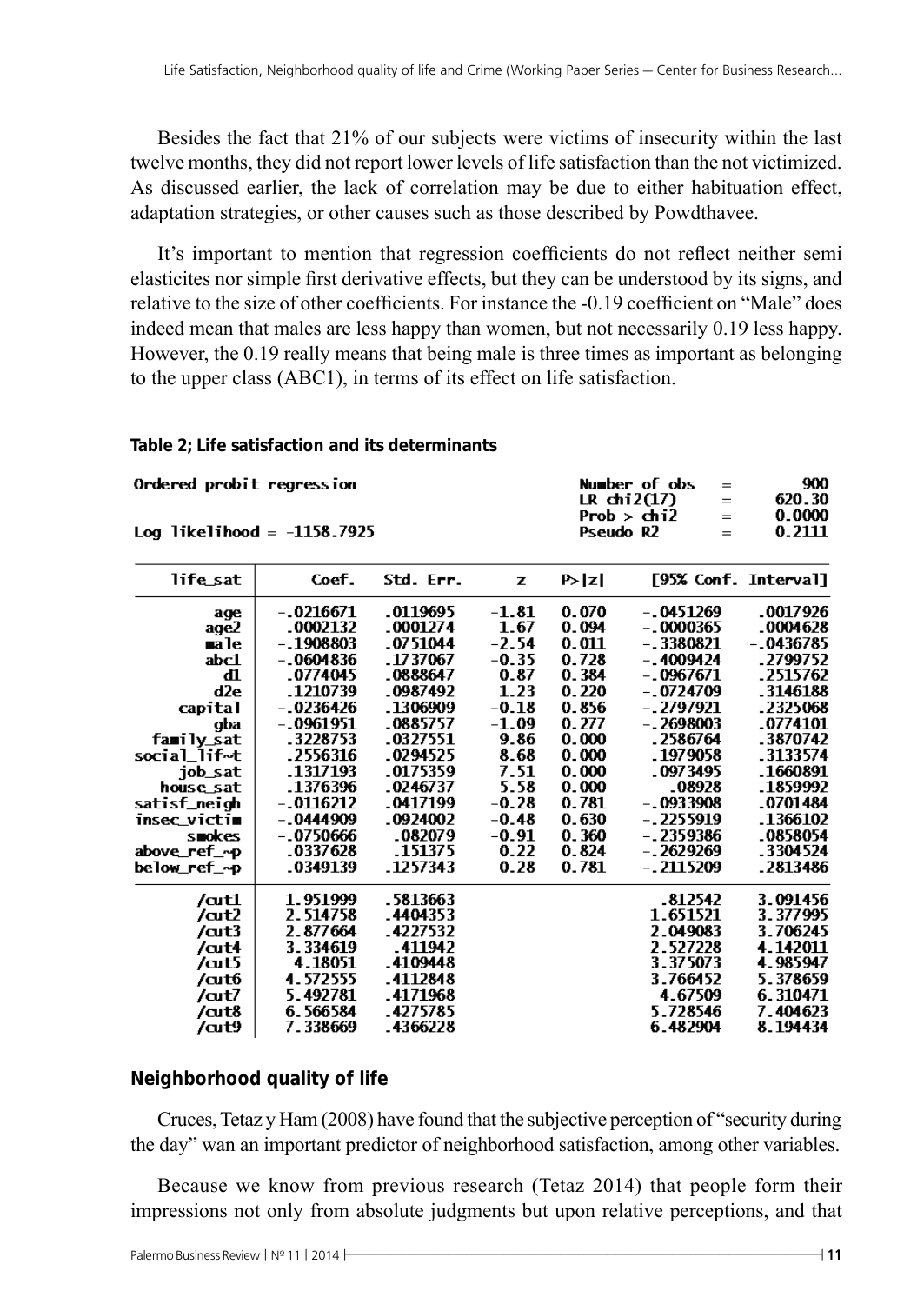it's the change from the reference point what makes a difference in terms of satisfaction, in this section we take advantage of a novel tailored question introduced in the survey that asks neighbors whether they consider their neighborhoods to be safer, less safe than average or as safe as the average neighborhood.

The satisfaction with neighborhood is now measured on a 1 to 5 scale, and we run the usual ordered probit regression.

In contrast to what happened in the life satisfaction model, socioeconomic variables do play a role here. Specifically, those who belong to the upper class feel more satisfied with their neighborhoods.

Variables capturing the quality of parks and transport availability are also significantly correlated with neighborhood satisfaction.

However the most important single predictor is the variable that captures the extent to which the neighbor thinks her neighborhood really reflects her believes, letting her to feel therefore identify with her neighborhood and its neighbors. Every point increase in neighborhood identification, has seven times the impact of a one point change in the quality of parks and public facilities, for instance.

#### **Table 3; Neighborhood satisfaction and its determinants**

| Ordered probit regression     | Number of obs             | $=$ | 937    |
|-------------------------------|---------------------------|-----|--------|
|                               | LR chi $2(11)$            | $=$ | 544.23 |
|                               | Prob $>$ chi <sub>2</sub> | $=$ | 0.0000 |
| Log likelihood = $-719.59786$ | Pseudo R2                 | $=$ | 0.2744 |

| satisf_neich | Coef.      | Std. Err. | z       | P >  Z |             | [95% Conf. Interval] |
|--------------|------------|-----------|---------|--------|-------------|----------------------|
| abc1         | .5943448   | .2165659  | 2.74    | 0.006  | .1698835    | 1.018806             |
| ďl           | .090414    | .1016799  | 0.89    | 0.374  | $-1088749$  | .2897029             |
| d2e.         | .1528267   | -1105344  | 1.38    | 0.167  | $-0638168$  | .3694702             |
| good_rel_n~h | .1857318   | .0585909  | 3.17    | 0.002  | .0708958    | .3005679             |
| parks and ~c | .1027901   | .0345483  | 2.98    | 0.003  | .0350766    | .1705037             |
| transport_av | .1378911   | .0389575  | 3.54    | 0.000  | .0615359    | .2142463             |
| neigh_inde~v | .7380294   | .0500284  | 14.75   | 0.000  | -6399755    | .8360832             |
| poor_neigh   | - 3791346  | .1048344  | $-3.62$ | 0.000  | $-5846063$  | - 1736629            |
| safer_neigh  | .3552938   | .1006371  | 3.53    | 0.000  | .1580487    | .5525389             |
| less safe ~h | $-5593664$ | .1296468  | $-4.31$ | 0.000  | $-.8134695$ | $-3052633$           |
| insec_victim | $-3702217$ | .1022908  | $-3.62$ | 0.000  | $-570708$   | - 1697355            |
| /at1         | 2.018096   | .3258293  |         |        | 1.379482    | 2.656709             |
| /at2         | 2.711027   | .3147801  |         |        | 2.09407     | 3.327985             |
| /cut3        | 3.392192   | .3149556  |         |        | 2.77489     | 4.009493             |
| /cut4        | 4.839957   | .3315353  |         |        | 4.19016     | 5.489755             |
|              |            |           |         |        |             |                      |

The set of questions related to security, also affects quality of life perceptions significantly. Those victim of a crime in the last twelve months experimented a drop in neighborhood satisfaction almost equivalent to a three points fall in satisfaction with transport availability (in a 1 to 5 scale), for example, or of the same magnitude of living in a poor neighborhood.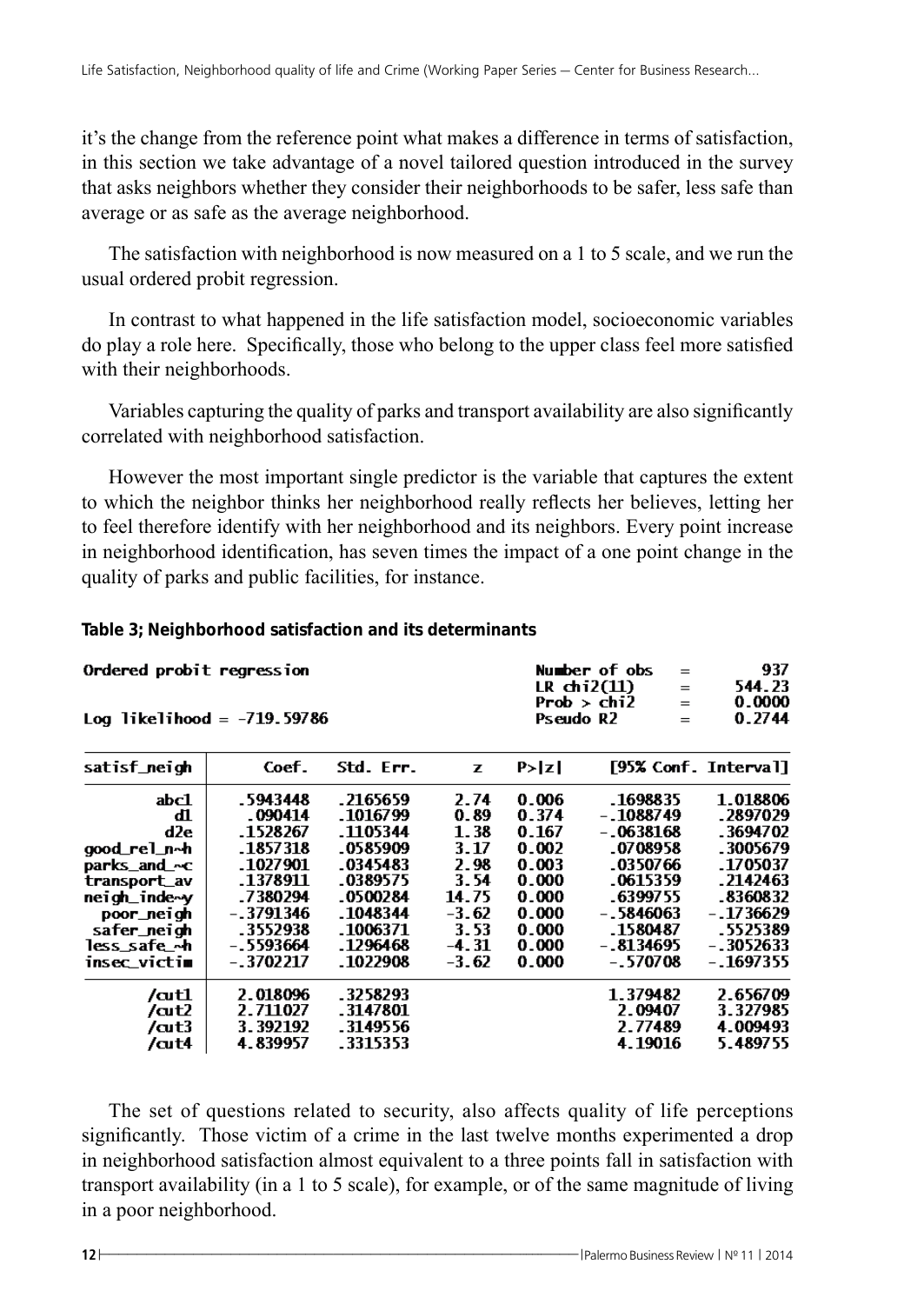Our most interesting result, however, has to do with the relative perception of security, in contrast to other neighborhoods.

Those believing that their neighborhood is safer than other quarters feel more satisfied with their neighborhoods (0.35), but the group of those thinking that the opposite is true, report a 57% higher, and obviously negative, effect (a 0.55 coefficient).

## **Discussion**

The literature on crime security and happiness is controversial. Our research did not come to a significative association either.

However we find, indeed, a correlation between victimization and neighborhood quality of life.

Moreover, even controlling for victimization, we showed that the (negative) impact of feeling that the neighborhood is less safe than the average quarter, is 57% bigger than the (positive) impact of sensing the opposite.

This may be consistent with people facing a "prospect" utility function a la Kahneman, whereby losses hurt more than gains heal, or to put it in other worlds, where the function, from a reference point, is steeper for losses than for gains.

The result has important implications to the administration of security, because investments in one quarter, or city may have significant spillovers toward other nonprotected places (Glaeser 1996) if criminals react to the novelty moving to a (relatively) less protected place.

If this were the case, policy interventions should be centralized, so as to equalize the marginal profitability of committing a crime across different cities and neighborhoods, because if an investment in CCTV cameras, police or any other anti-crime measure makes an average neighborhood safer, but sends another quarter down (negative spillovers), then social welfare would fall, because the gains in the place favored by the police would be lower than the losses of a neighboring quarter.

## **Conclusions**

Security is a major concern in modern societies. Polls indicate that the issue is among the most important citizen's worries around the world. Yet, this paper, in accordance with many other publications find no relation between happiness and victimization.

Insecurity, however, impacts negatively on neighborhood quality of life. Not only victimization erodes the satisfaction with the neighborhood, but the belief that the quarter is less safe than average plays has also a negative effect.

Our results indicate that the value function is reference dependent, being steeper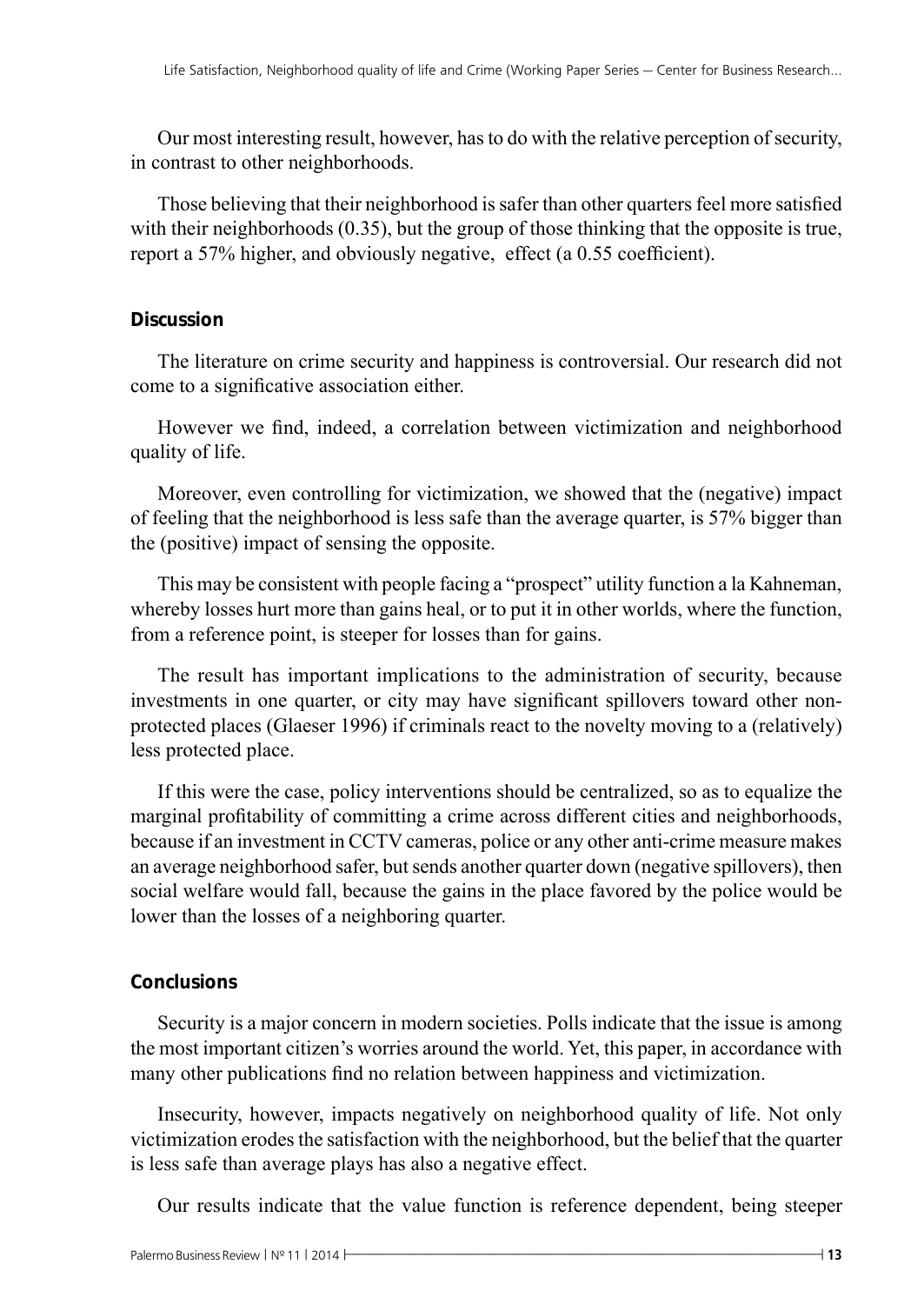for losses than for gains. Apart from considering the absolute level of security in the neighborhood (victimization), people also estimate how safe a neighborhood is, comparing it with others (the reference point)

Contrary, while the perception that living in a safer neighborhood improves the perceived quality of life in that place, the magnitude of the difference is smaller than the one caused by the opposite sensation.

As a result any policy that instead of reducing overall crime, just spills it to other jurisdictions, is welfare worsening, because the gains in the place where the policy is taken is smaller than the losses in the community that receives the crime spillover.